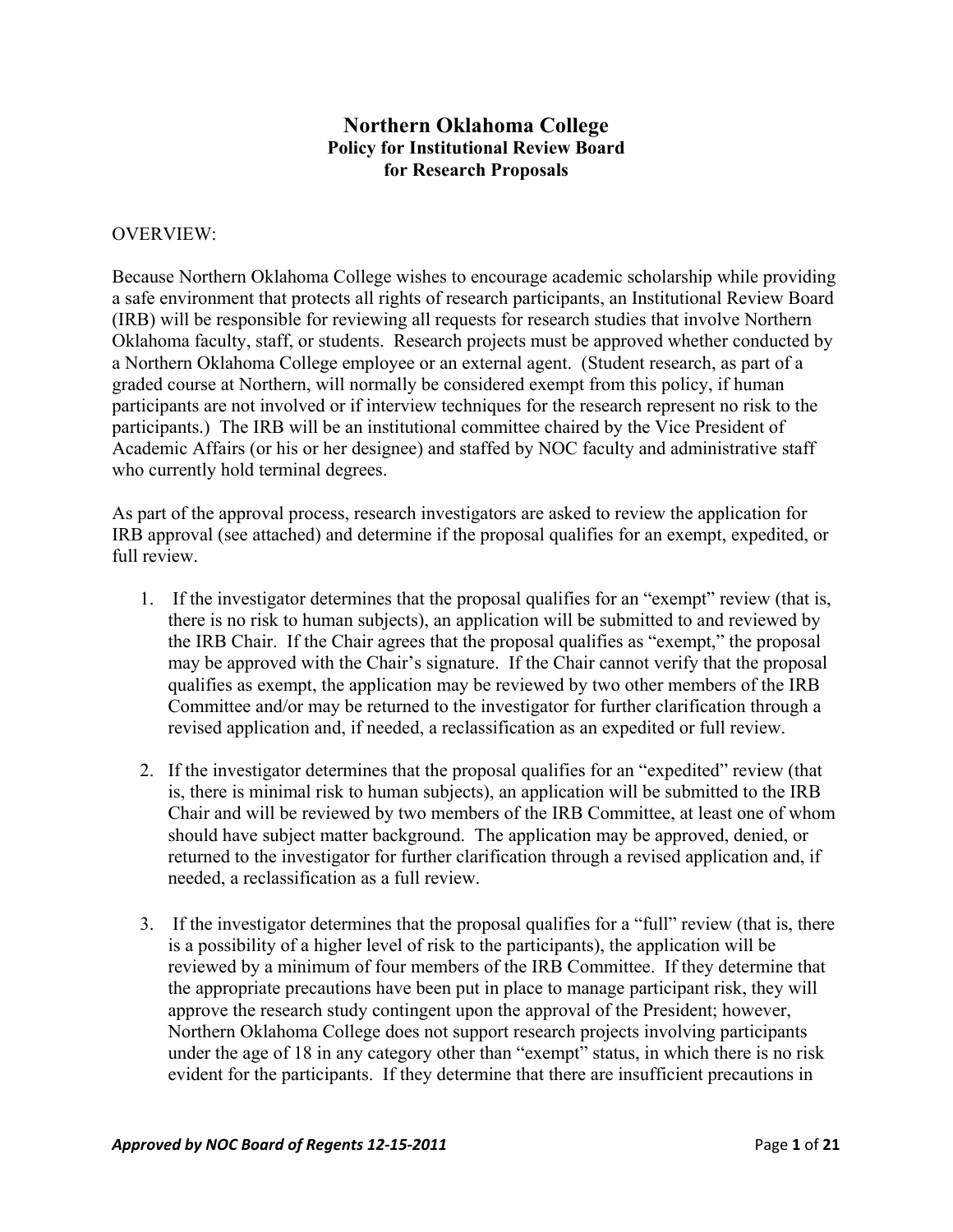place, the application will be denied, and the investigator will have the opportunity to submit one revised version after a 30-day waiting period.

All applications, regardless of classification, must be submitted a minimum of two weeks prior to the date on which the investigator would like to begin the study if approved. While the IRB will review all submissions within two weeks, for expedited and full reviews it is recommended that the application be submitted one month prior to allow for revisions or clarifications.

Approved applications are valid only for the academic year in which the proposal is submitted. Research that extends beyond one academic year will require a reapproval by the IRB.

> For more information, please contact **Dr. Pam Stinson Vice President for Academic Affairs**  Pamela.stinson@noc.edu (580) 628-6431 Northern Oklahoma College 1220 East Grand, P.O. Box 310 Tonkawa, OK 74653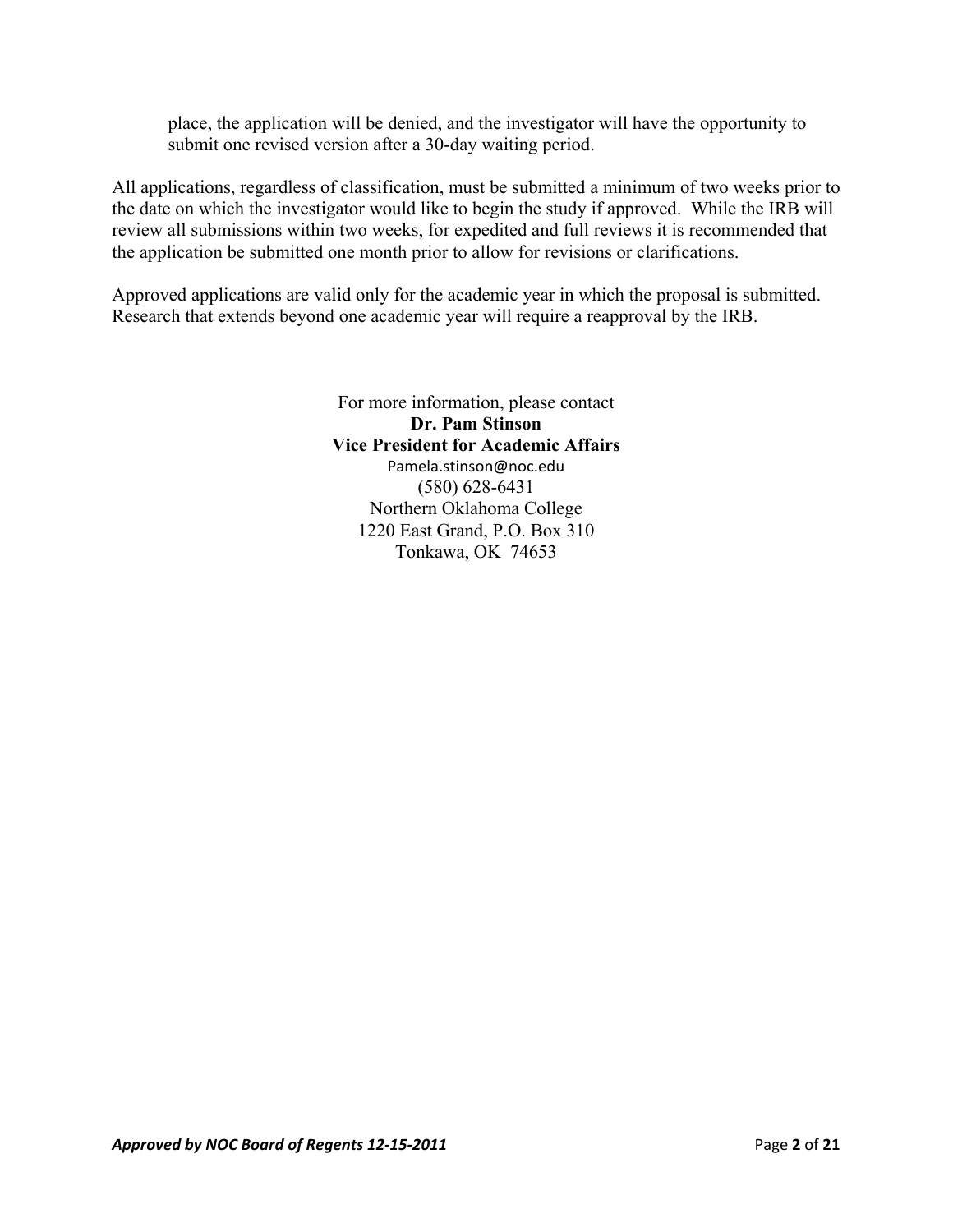#### **Northern Oklahoma College Institutional Review Board Application for Exempt, Expedited and Full Board Research Studies**

Note: Before beginning application, please review the Exempt and Expedited Categories to determine if a full review is required or if an Exempt Review (See C) or Expedited Review (See Appendix D) is appropriate. Applications with missing required information will not be processed.

### **PART I – INVESTIGATOR and KEY RESEARCH PERSONNEL**

#### **1) PRINCIPAL INVESTIGATOR**

**(Graduate students must complete Appendix A. Undergraduate students cannot serve as Principal Investigator, but may be listed as a Co-Investigator. For student investigators, a faculty co-investigator or sponsor must be listed.)** 

| Name:                            |                                                                          |
|----------------------------------|--------------------------------------------------------------------------|
| Title:                           |                                                                          |
| <b>Highest Degree Completed:</b> |                                                                          |
| <b>Investigator Status:</b>      | Faculty<br>Graduate Student<br>$\Box$ Staff<br>Other (Specify)           |
| <b>Email Address:</b>            |                                                                          |
| Institution:                     |                                                                          |
| College/Department:              |                                                                          |
| <b>Work Mailing Address:</b>     |                                                                          |
| Daytime Phone:                   |                                                                          |
| Cell Phone:                      |                                                                          |
| 2)<br>Name:                      | <b>CO-INVESTIGATOR / FACULTY SPONSOR (if applicable)</b>                 |
| Title:                           |                                                                          |
| <b>Highest Degree Completed:</b> |                                                                          |
| <b>Investigator Status:</b>      | Faculty<br>Graduate Student<br>Staff<br>Undergraduate<br>Other (Specify) |
| Email Address:                   |                                                                          |
| Institution:                     |                                                                          |
| College/Department:              |                                                                          |
| <b>Work Mailing Address:</b>     |                                                                          |
| Daytime Phone:                   |                                                                          |
| Cell Phone:                      |                                                                          |

*Approved by NOC Board of Regents 12‐15‐2011*  Page **3** of **21**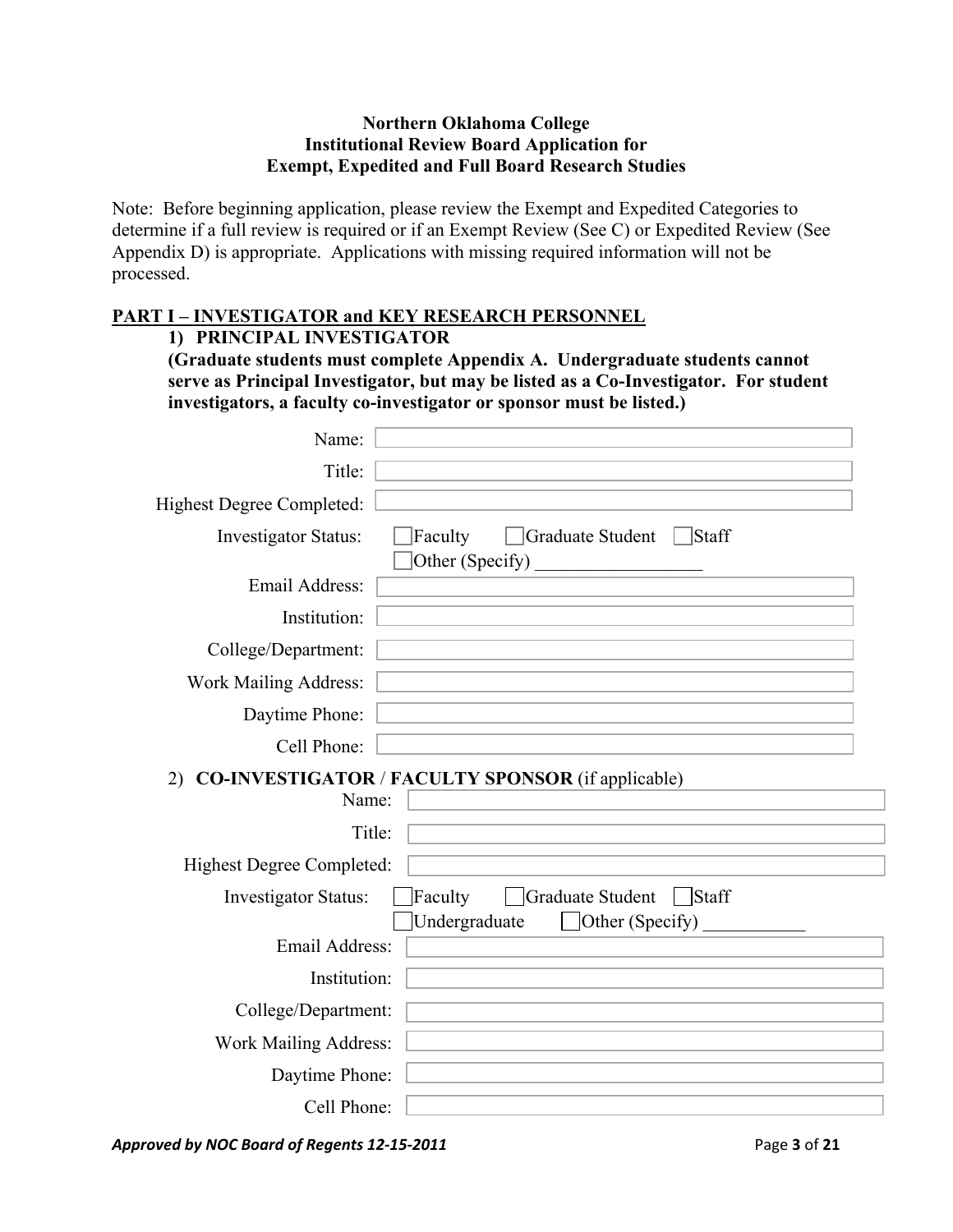## **PART II – FUNDING INFORMATION**

Г

List all funding sources for this research and provide one complete copy of any grant proposal submitted to the funding sponsor(s) with this application; this information will be used only to confirm the IRB proposal is in compliance with funding requirements. For each funding source, include the following information: Principal investigator for the grant, funding sponsor, grant number (if applicable), grant title, and whether funding has been approved or is pending.

## **PART III – PRINCIPAL INVESTIGATOR ASSURANCE**

- I certify that the information provided in this application is complete and correct.
- I understand that, as Principal Investigator, I have the responsibility for the conduct of the study, the ethical performance of the project, and the protection of the rights and wellbeing of all participants, and I agree that I am knowledgeable about the protocol for research with human subjects.
- I agree to all of the following: I will obtain legal informed consent from all participants in the research. I will follow the approved protocol as stated in this research proposal, and I will adhere to all applicable federal, state, and local laws. I will inform the IRB in writing should protocol need to be changed for any reason and/or if my employment status or contact information changes.
- I certify that I have obtained all approvals from entities other than NOC IRB that are necessary to conduct this research.
- I further certify that no children under 18 will be used in this study.

| Date (mm/dd/yyyy) |
|-------------------|
|                   |

1) Proposed start date: Proposed end date:

2) If this research will result in a thesis or dissertation, please check the appropriate box.

Thesis Dissertation 3) Study Population: Age Range:  $\boxed{\qquad}$  to  $\boxed{\qquad}$  (includes low/high age range) Gender: | Males | Females Site of Subject Recruitment:

#### *Approved by NOC Board of Regents 12‐15‐2011*  Page **4** of **21**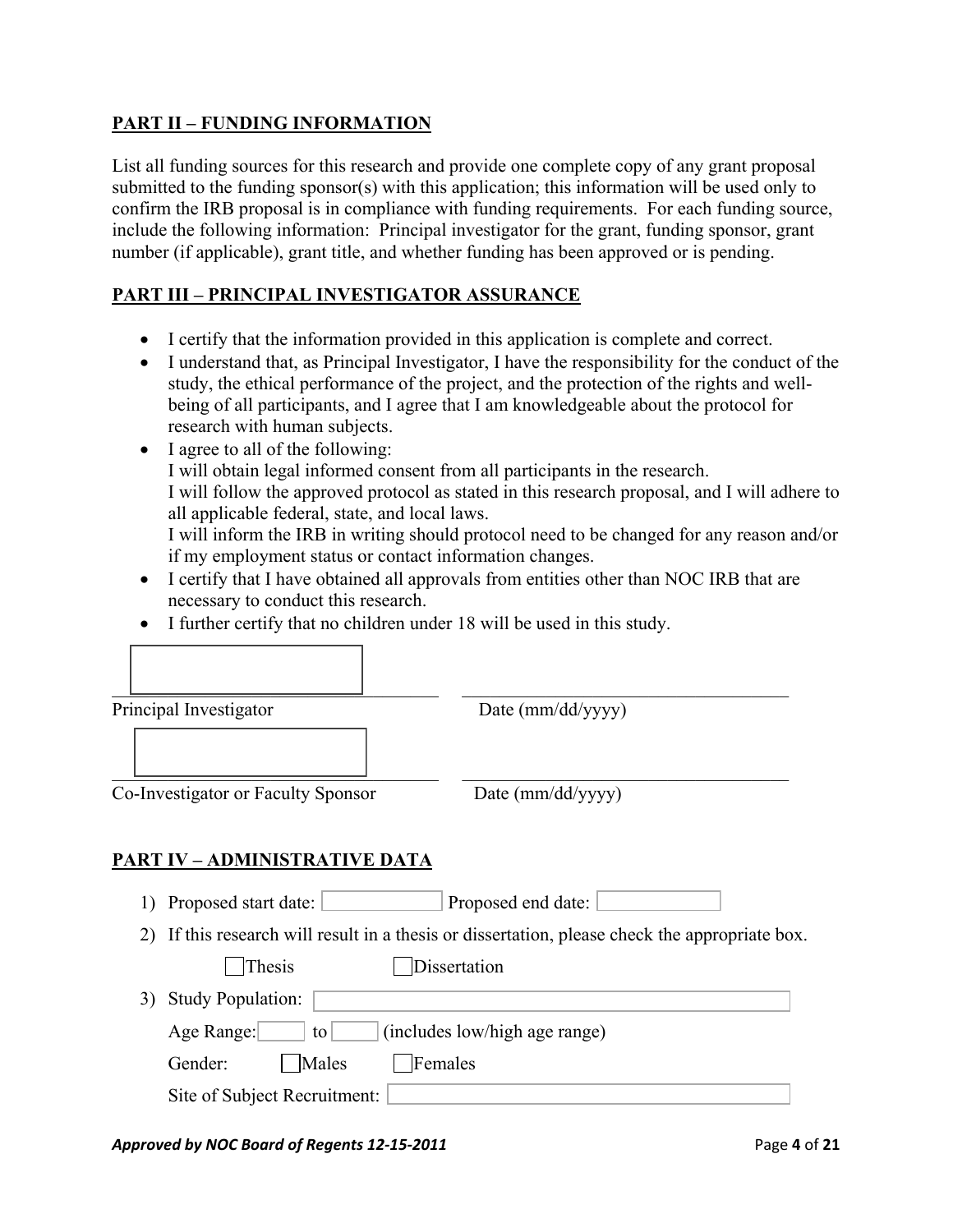|    | <b>Inclusion Criteria:</b>                                                                                                                                                                                                        |
|----|-----------------------------------------------------------------------------------------------------------------------------------------------------------------------------------------------------------------------------------|
|    | <b>Exclusion Criteria:</b>                                                                                                                                                                                                        |
|    | Maximum Number of Participants Proposed:                                                                                                                                                                                          |
|    | NOC Study Site (check all that apply):                                                                                                                                                                                            |
|    | Enid Campus<br>Tonkawa Campus                                                                                                                                                                                                     |
|    | Other-Specify<br>Stillwater-Gateway Location                                                                                                                                                                                      |
| 4) | Potentially Vulnerable Populations:<br>Please Check any groups included in the study.                                                                                                                                             |
|    | Cognitively Impaired<br>Pregnant Women                                                                                                                                                                                            |
|    | Elderly (65 & older)<br>Psychologically Impaired                                                                                                                                                                                  |
|    | Students enrolled in a class in which the instructor is the investigator                                                                                                                                                          |
| 5) | Will medical clearance or a medical screening be necessary for participants to participate<br>because of tissue or blood sampling, administration of substances such as food or drugs,<br>or physical exercise conditioning?      |
|    | $\overline{\rm No}$<br>Yes                                                                                                                                                                                                        |
|    | If yes, attach an explanation on how clearance will be obtained. If a screening instrument<br>will be used, please attach a copy to the application.                                                                              |
| 6) | Conflict of Interest<br>Is there any potential or perceived conflict of interest (e.g. financial gain as a result of the<br>study) between the researcher, sponsor and/or Northern Oklahoma College associated<br>with the study? |
|    | $No$ $Yes$                                                                                                                                                                                                                        |
|    | If yes, please explain:                                                                                                                                                                                                           |
|    |                                                                                                                                                                                                                                   |
|    |                                                                                                                                                                                                                                   |
|    |                                                                                                                                                                                                                                   |

Additional information may be needed by the full Board.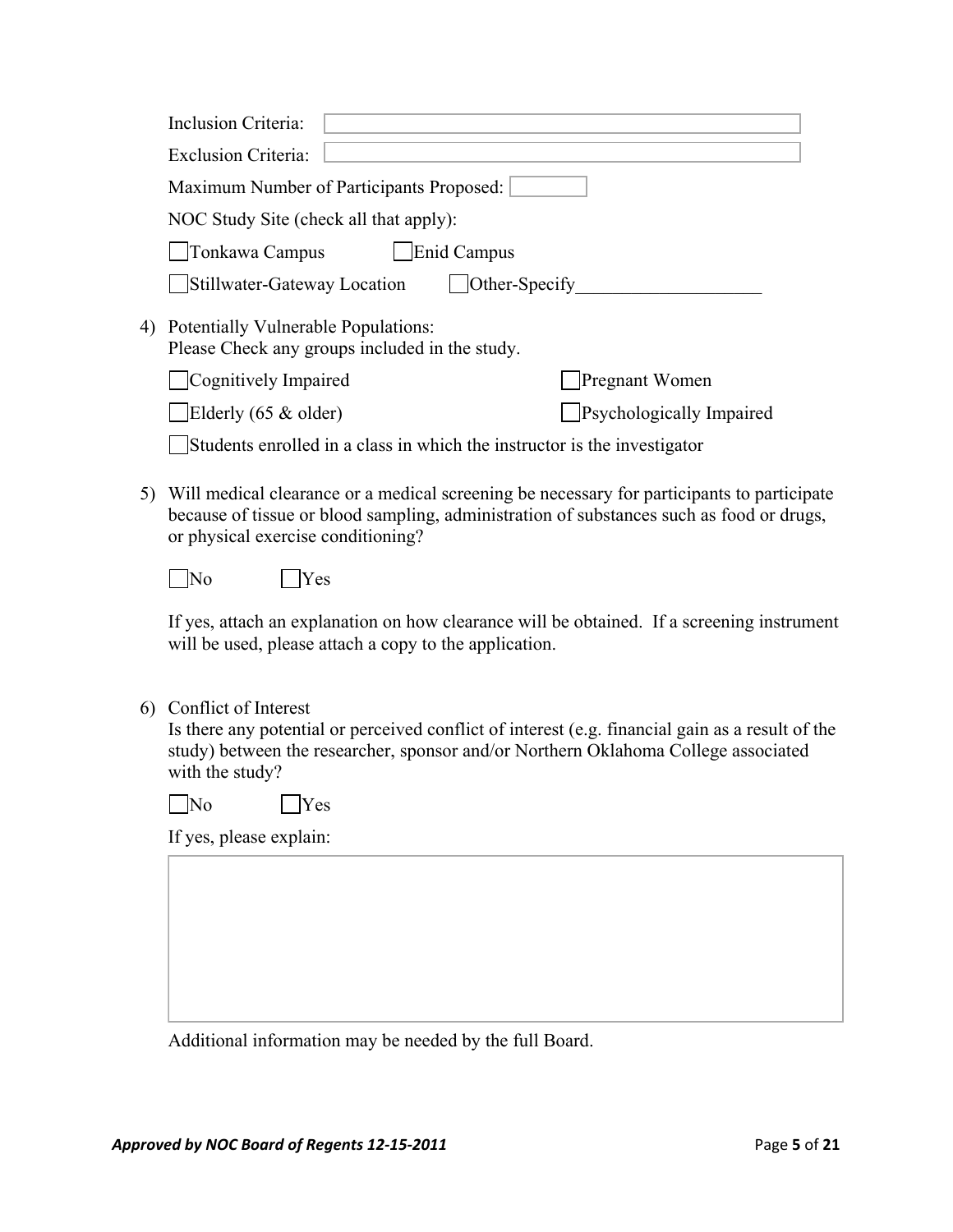# **PART V – SUMMARY OF STUDY ACTIVITIES**

Please respond to each item. Incomplete forms will be returned to you.

1) Provide background information for the study including the purpose of the study, research question to be answered, and other relevant information.

2) Describe the research design of the study.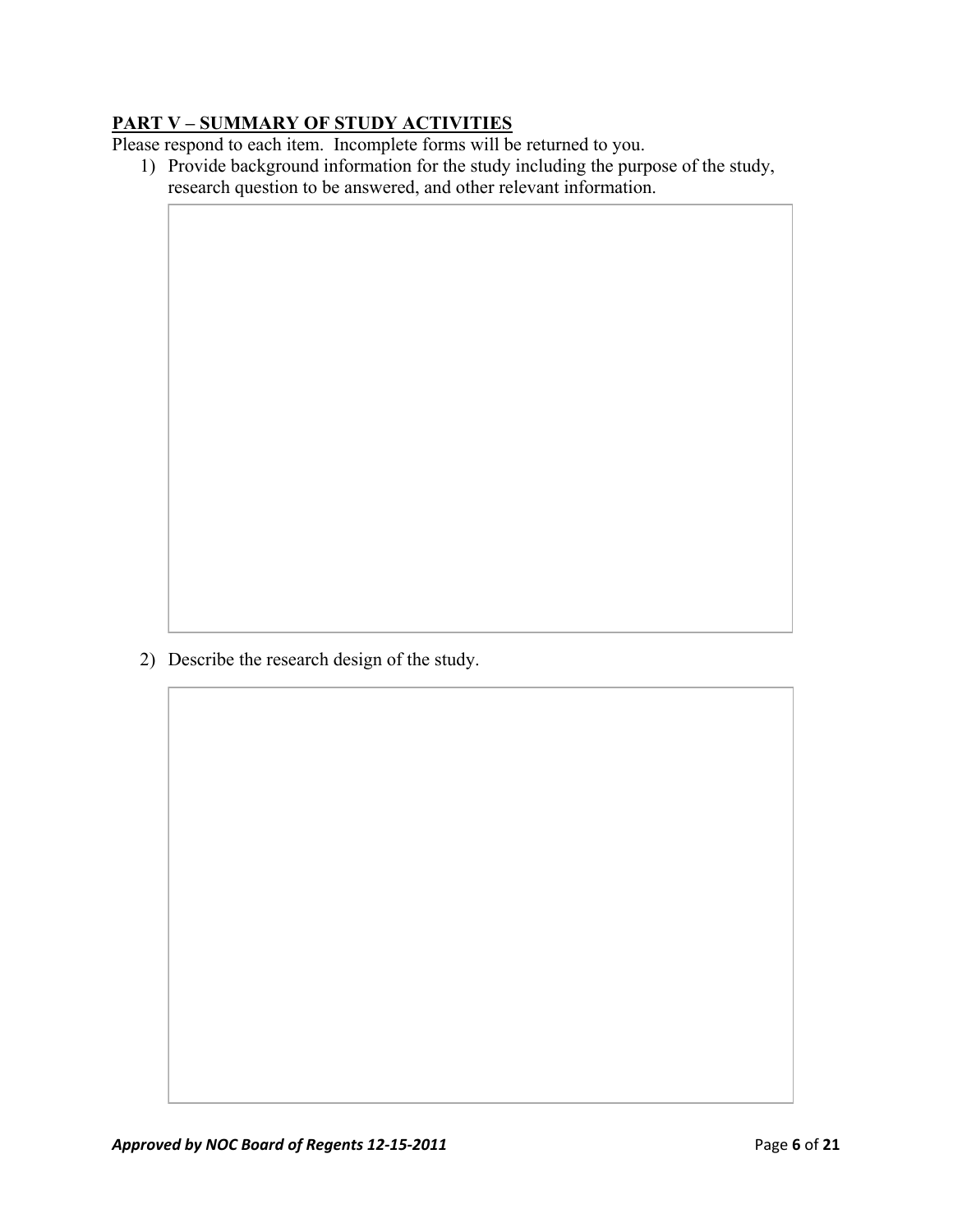| 3) Describe the activities that participants will be asked to participate in. Explain the    |
|----------------------------------------------------------------------------------------------|
| duration of the activities, how data will be collected, the setting used for collecting data |
| (e.g. telephone, mail, face-to-face interviews, etc.) Provide a copy of each study           |
| instrument, including all questionnaires, surveys, protocols for the interviews, etc.        |

4) Describe the procedures you will use to recruit research participants, and attach any materials used to advertise.

# **PART VI – PRIVACY PROCEDURES**

| 1) Will data be recorded by audiotape? | No                          | Yes         |
|----------------------------------------|-----------------------------|-------------|
| Will data be recorded by videotape?    | $\overline{\mathsf{N}}$     | $ $ $ $ Yes |
| Will photographs be taken?             | $\overline{\phantom{a}}$ No | Yes         |

If yes,

Will tapes and photographs be destroyed after the study is complete?

No Yes

If no, explain why not and how the location of the data will be secure.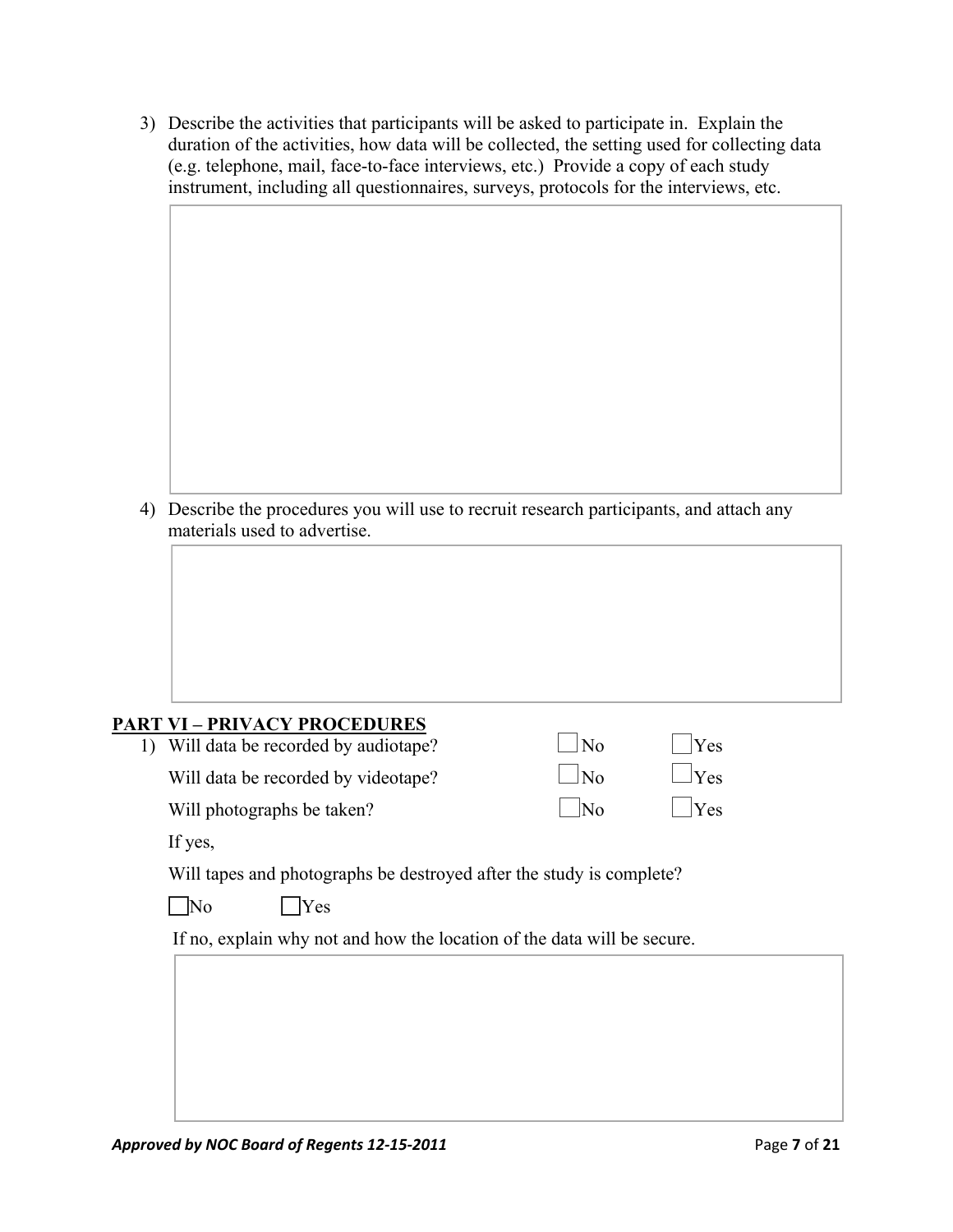| 2) Who will have access to data during the research and, if applicable, after the study? |
|------------------------------------------------------------------------------------------|
| (Please give title and need for information.)                                            |

3) Please clarify how subjects will be identified in audio or videotaped responses.

4) Will you record any direct identifiers, names, social security numbers, addresses, telephone numbers, etc.?  $\Box$  No  $\Box$  Yes If yes, explain why these identifiers are necessary to the study.

5) Will you retain a link between the study code numbers and direct identifiers after the data collection is complete?  $\Box$  No  $\Box$  Yes If yes, explain why this is necessary and state how long you will keep this link.

6) Will you provide a link or identifier to anyone outside the research team (e.g. the participant's employer)?  $\Box$  No  $\Box$  Yes If yes, explain why and to whom.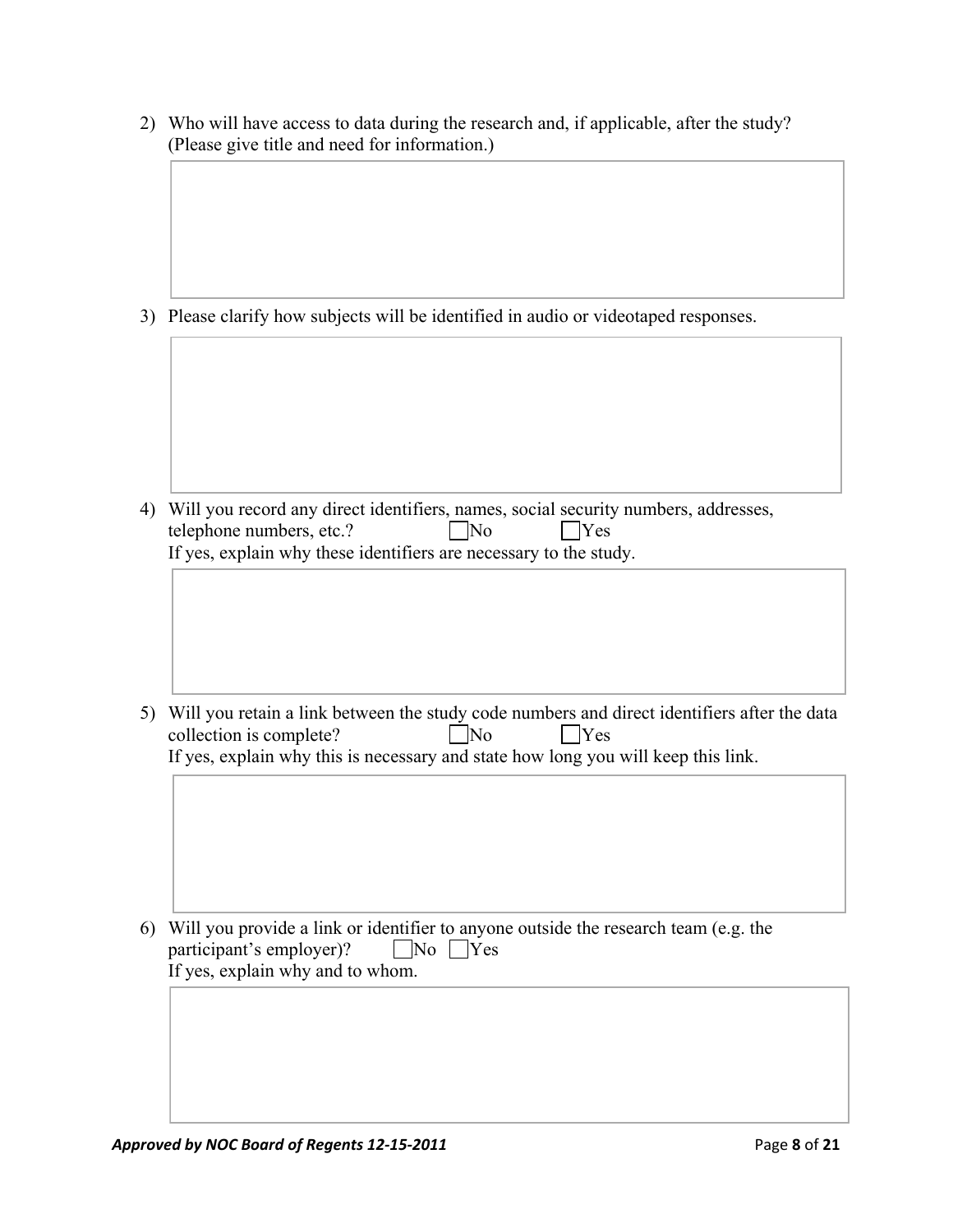7) Will you place a copy of the consent form or other research study information in the participant's record such as medical, personal, or educational? (This information should be clearly explained in the consent document and/or process)  $\Box$  No  $\Box$  Yes If yes, explain why this is necessary.

8) Will you obtain a Federal Certificate of Confidentiality for the research?  $\Box$ No  $\Box$ Yes If yes, submit documentation of application (and a copy of the Certificate of Confidentiality award if granted) with this application form.

If the data collected contains information about illegal behavior, visit the NIH Certificates of Confidentiality Kiosk http://grants1.nih.gov/grants/policy/coc for information about obtaining a Federal Certificate of Confidentiality.

## **PART VII – INFORMED CONSENT INFORMATION**

- 1) Informed Consent: Please attach, as an appendix, an informed consent document to this application. If subject participation is anonymous, an information sheet or cover letter that contains all required elements (see appendix B) of informed consent is recommended. If subject participation is not anonymous, you must attach a consent form to this application.
- 2) Request for Waiver of Informed Consent: Provide a written justification for a waiver of informed consent according to Section 46.116 of 45 CFR 46 http://www.hhs.gov/ohrp/humansubjects/guidance/45cfr46.htm Are you requesting a waiver of informed consent?  $\Box$  No  $\Box$  Yes If yes, please explain.
- 3) Requests for Waiver of Documentation of Consent (applies to studies that do not wish to have signatures of the participants, i.e. informed consent via a consent form cover letter: three options are included in Appendix B). Provide a written justification for a waiver of documentation of consent according to Section 46.116 of 45 CFR 46 http://www.hhs.gov/ohrp/humansubjects/guidance/45cfr46.htm#46.117 Are you requesting a waiver of documentation of consent?  $\Box$  No  $\Box$  Yes If yes, please explain.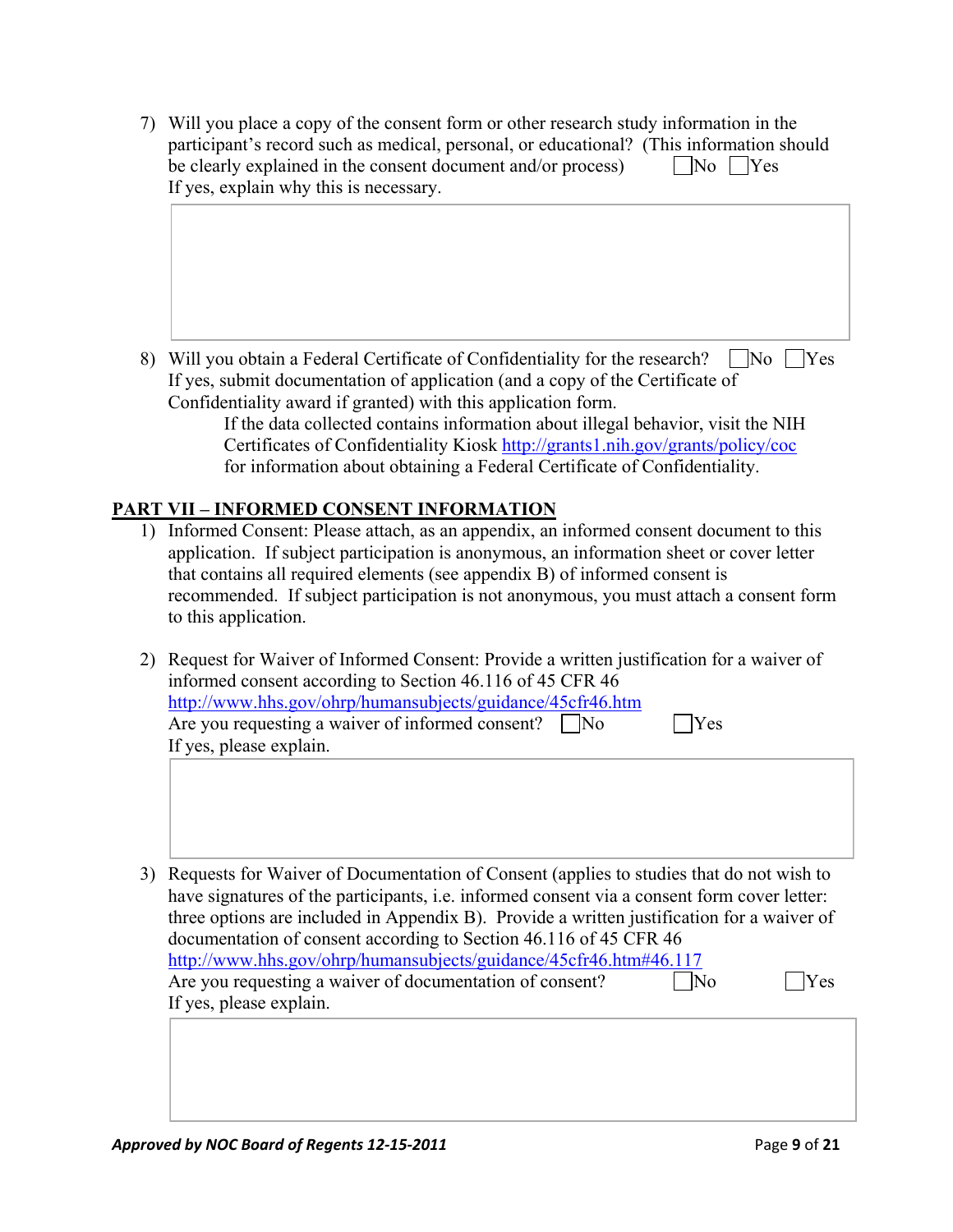#### **PART VIII – RISKS AND BENEFITS**

1) Does the research involve any possible risks or harms to the subjects? (see list below)

 $\Box$ No, go to Part IX.

- $\Box$  Yes. Independent scientific review may be required to determine if scientific merit justifies this risk. Check all that apply:
	- Use of deception
	- Use of confidential records (e.g. education or medical records)
	- Manipulation of psychological or social variable such as sensory deprivation, social isolation, psychological stressors
	- **Presentation of materials which subjects might consider sensitive, offensive,** 
		- threatening or degrading
	- **Physical Harm**
	- **Possible invasion of privacy of subject or family**
	- Social or economic risk
	- Legal risk
	- Employment/occupational risk
	- Other risks, specify:
- 2) Describe the nature and degree of the risk. Also, include the script the principal investigator will use to describe these risks to the participants as well as describing their rights to withdraw from participation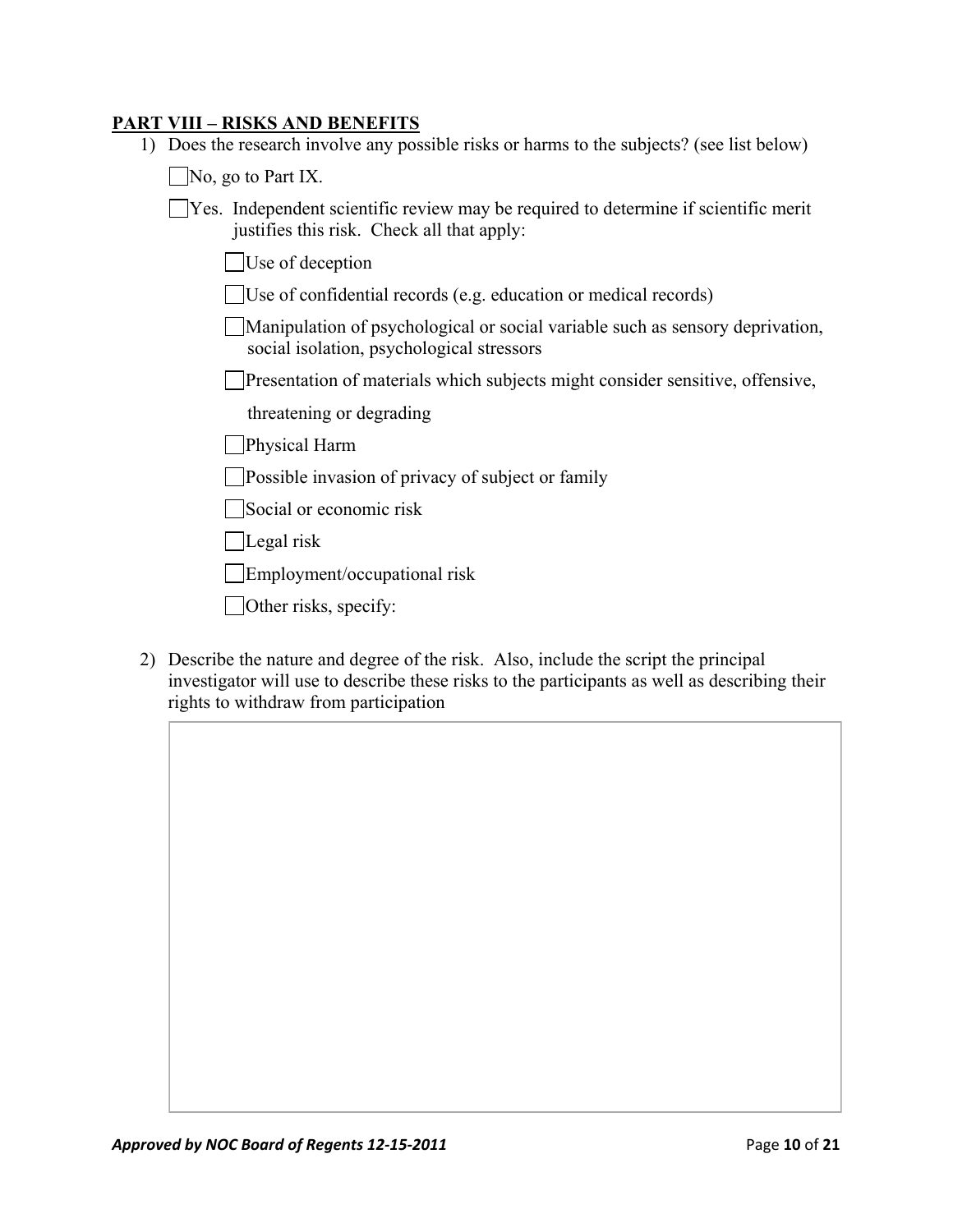#### **PART IX – COMPENSATION INFORMATION**

| 1) Will any compensation or incentives, e.g. monetary award, be offered to the subjects for |         |  |
|---------------------------------------------------------------------------------------------|---------|--|
| their participation? $\vert$ No                                                             | $ $ Yes |  |

If yes, describe those incentives and include the statement as provided to the participant in ""the consent form of how this compensation will be handled, as well as penalties for withdrawing from the study.

#### **Checklist for Institutional Review Board Application Submission:**

# Application Form with Signatures – **3 copies required (AT LEAST ONE COPY**

 **MUST HAVE ORIGINAL SIGNATURES)** 

**Protocol** 

Curriculum vitae for all investigators

Solicitation Announcements/Recruitment Flyers

Data Collection Instruments/Research Questions/Questionnaires/Surveys

Medical Screening Instrument

Proposal and/or Contract or Grant

Appendix A: Student as Principal Investigator Worksheet (if applicable)

Appendix B: Informed Consent Checklist with consent forms

*Anonymous/Confidential Survey* 

 *Non-Tape Recorded* 

 *Tape Recorded* 

 *Parental/Legal Guardian Consent Form*

Appendix C: Criteria for Exempt Determination

Appendix D: Criteria for Extended Review

Submit to: **Attn: Dr. Pam Stinson**  """""""Northern Oklahoma College P.O. Box 310 """""""Tonkawa, OK 74653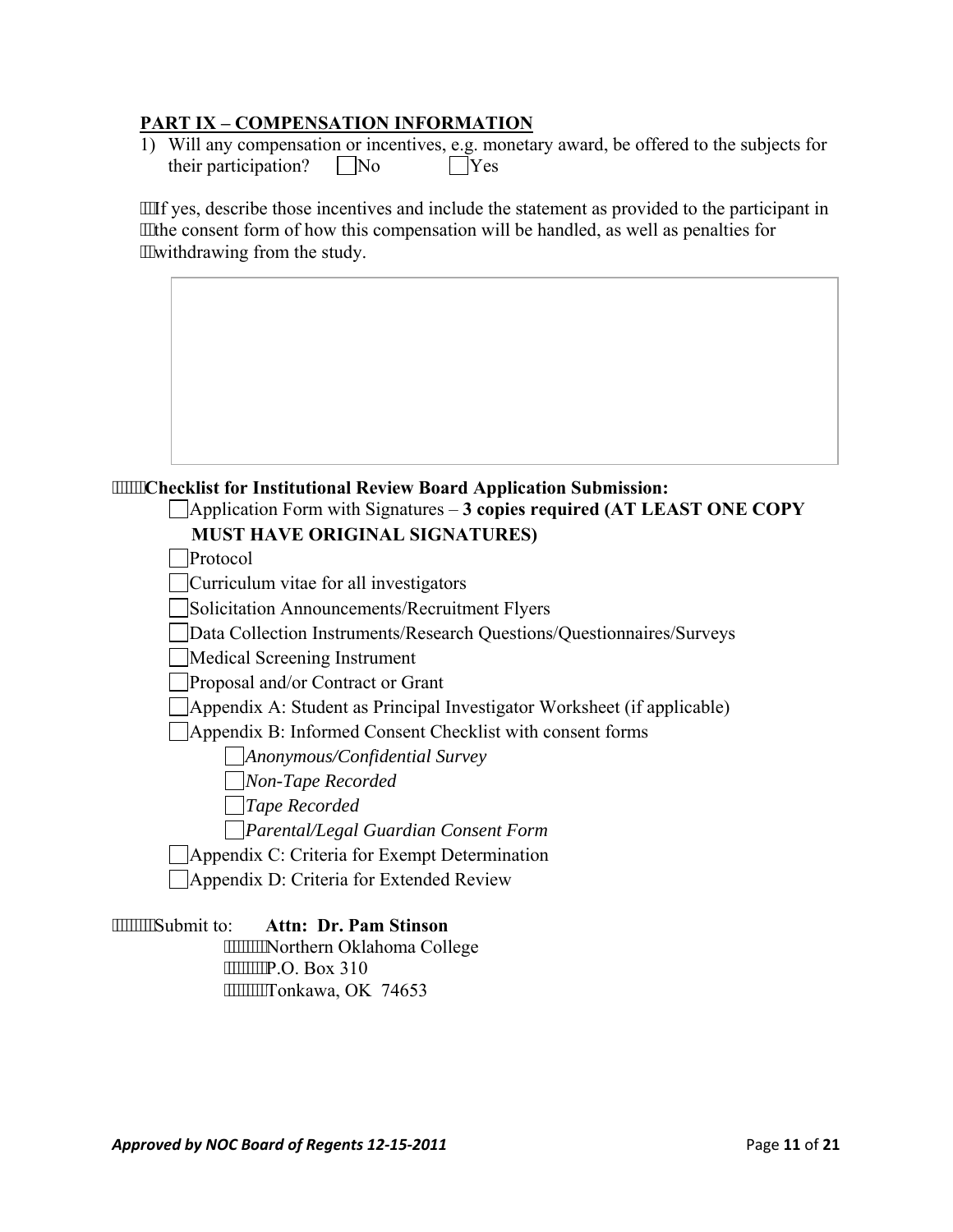### **APPENDIX A: Student as Principal Investigator Worksheet**

This project has been reviewed to determine that the scope, anticipated risks and benefits, and methodology are appropriate for this research by:

|                | Thesis/dissertation committee |  |
|----------------|-------------------------------|--|
| $ $ Other: $ $ |                               |  |

The student researcher is qualified to conduct independent research based on the following credentials:

Has completed a graduate research method course Has experience as an independent or closely supervised research assistant Other:

## **FACULTY SPONSOR'S ASSURANCE**

By my signature as sponsor on this research application, I certify that I have thoroughly reviewed this IRB application and agree that the student or guest investigator is knowledgeable about the regulations and policies governing research with human subjects and has sufficient training and experience to conduct this particular study in accordance with the research protocol. I further agree to monitor the research study to insure research protocol is followed.

 $\overline{\phantom{a}}$  , and the contract of the contract of the contract of the contract of the contract of the contract of the contract of the contract of the contract of the contract of the contract of the contract of the contrac

Faculty Sponsor Date (mm/dd/yyyy)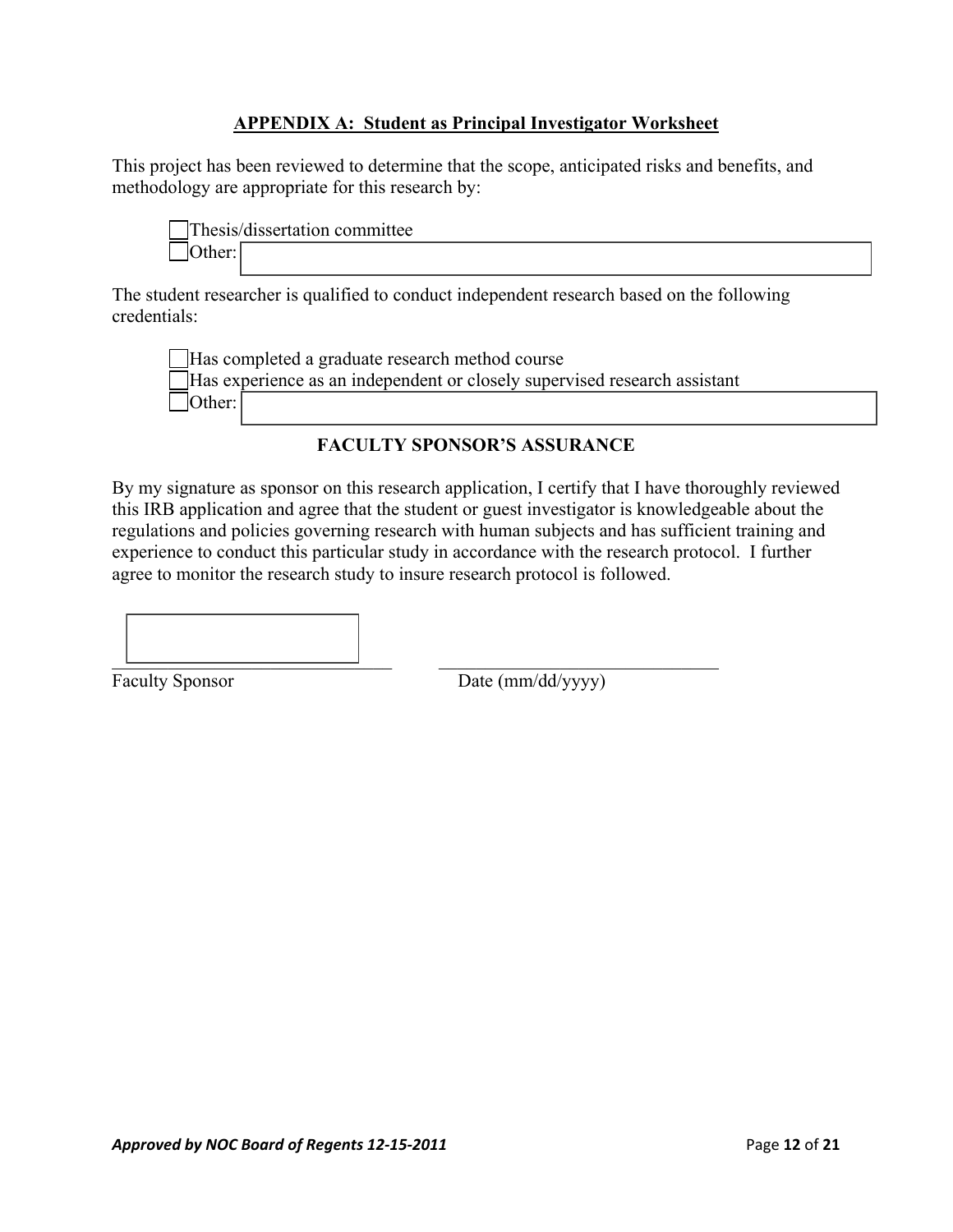# **APPENDIX B: Informed Consent Checklist:**

| <b>Informed Consent Should:</b>                                                                                                             |
|---------------------------------------------------------------------------------------------------------------------------------------------|
| Use language that is clear to all prospective participants                                                                                  |
| Identify the principal investigator $\&$ any grant sponsorship                                                                              |
| Describe the general objective of the study                                                                                                 |
| Estimate time required and any possible risks to participation.                                                                             |
| Explain what compensation will be provided to participants.                                                                                 |
| Describe how participants' privacy will be protected if they are videotaped or recorded,<br>and how student identifiers will be protected.  |
| State whether deception will be used for the purpose of the research study and how full<br>explanation will be provided following the study |
| Provide the name $\&$ contact information for the principal investigator (PI) to whom<br>questions about the research can be directed       |
| Indicate that participation is voluntary and can be discontinued at any time without<br>penalty.                                            |
| Note that the participant should keep his/her copy of the informed consent form                                                             |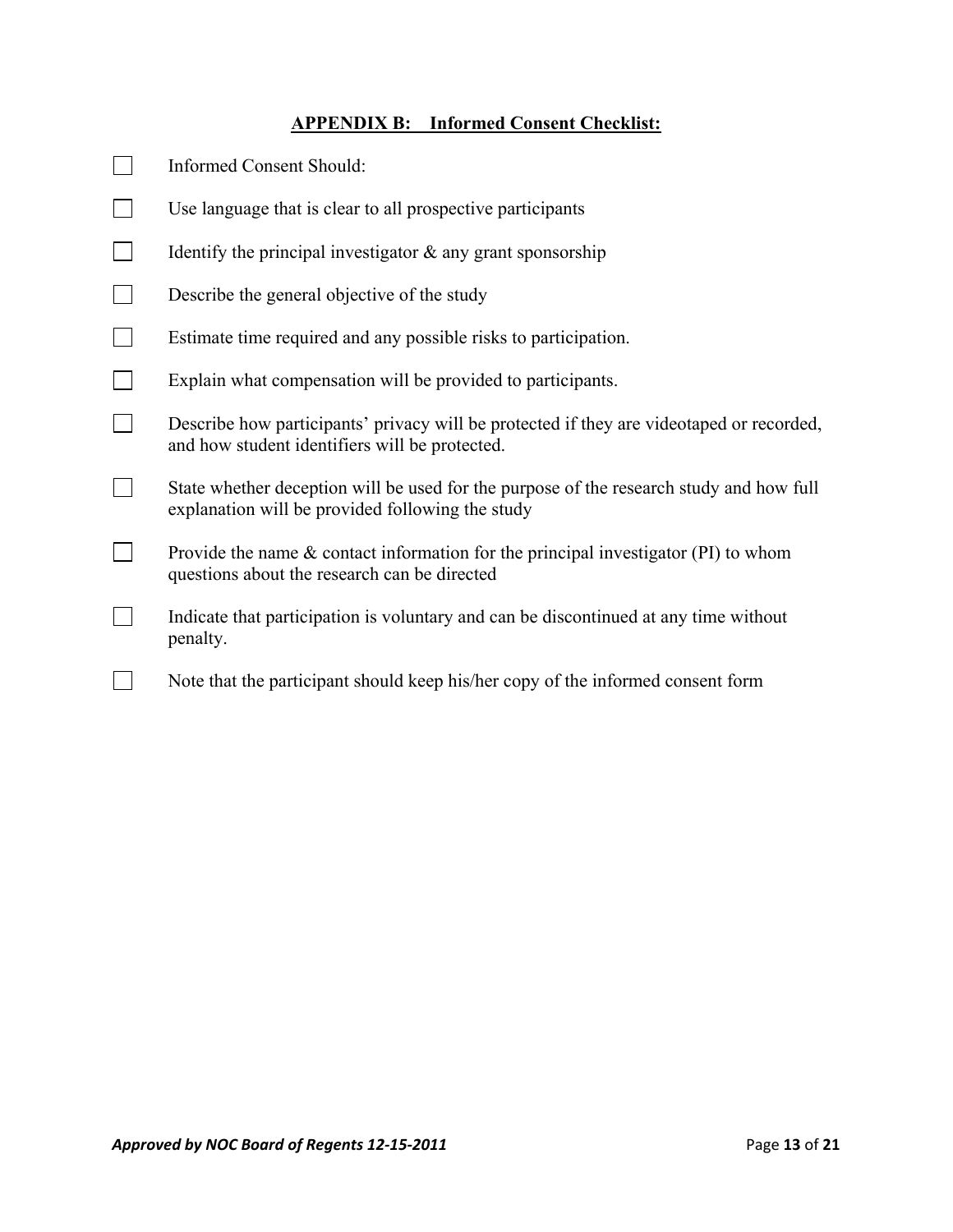#### **ANONYMOUS/CONFIDENTIAL SURVEY CONSENT SAMPLE**

Date

Dear :

I am a professor [or a graduate student under the direction of professor] in the [Enter University Department at Name of University] . I invite you to participate in a research study being conducted under the auspices of the University of [Name of University]. [Enter sponsor of study]and entitled [Enter name of study]. The purpose of this study is [Enter purpose of study].

#### *\*\* If appropriate, include a statement requiring participants to be 18 years of age or older.*

Your participation will involve [Explain the procedures] and should only take about [Enter estimate of time commitment]. Your involvement in the study is voluntary, and you may choose not to participate or to stop at any time. The results of the research study may be published, but your name will not be used. In fact, the published results will be presented in summary form only. Your identity will not be associated with your responses in any published format.

The findings from this project will provide information on [Explain expected practitioner value] with no cost to you other than the time it takes for the survey.

If you have any questions about this research project, please feel free to call me [Enter your contact information and/or contact information of your faculty sponsor] at [Enter phone number including area code] or send an e-mail to [Enter email address]. Questions about your rights as a research participant or concerns about the project should be directed to the Institutional Review Board at Northern Oklahoma College, Office of Institutional Planning Research.

By returning this questionnaire in the envelope provided, you will be agreeing to participate in the above described project.

Thanks for your consideration!

Sincerely,

[Enter Researcher's Name] [Enter Researcher's Title]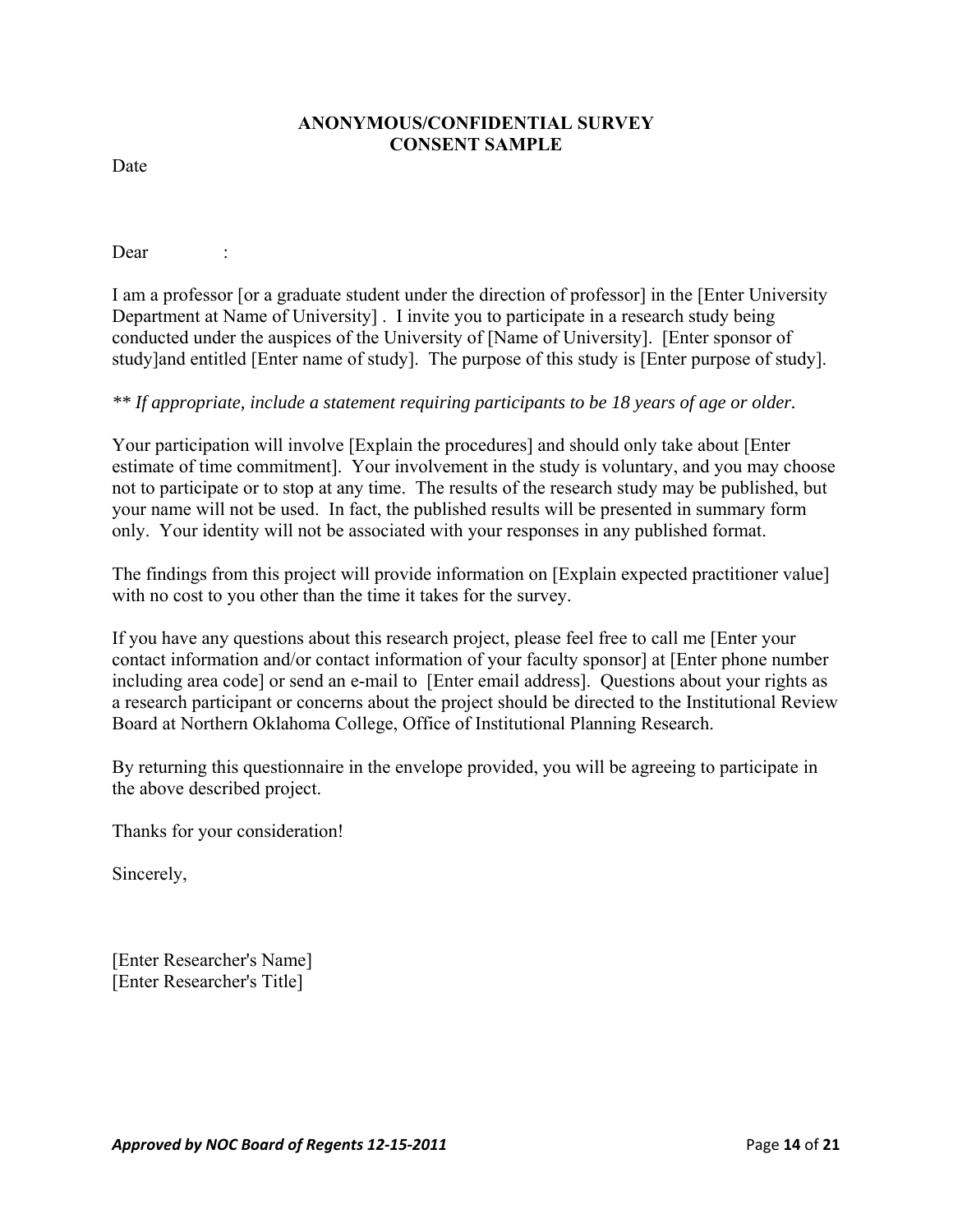### **NON-TAPE RECORDED INTERVIEW CONSENT SAMPLE**

Date

Dear :

I am a professor [or a graduate student under the direction of professor] in the [Enter University Department] Department at [Enter University Name}. I invite you to participate in an interview as part of a research study being conducted under the auspices of the [Enter University Name}. [Enter sponsor of study]and entitled [Enter name of study]. The purpose of this study is [Enter purpose of study].

#### *\*\* If appropriate, include a statement requiring participants to be 18 years of age or older.*

Your participation will involve [Explain the procedures] and should only take about [Enter estimate of time commitment]. Your involvement in the study is voluntary, and you may choose not to participate or to stop at any time. The results of the research study may be published, but your name will not be used. In fact, the published results will be presented in summary form only. Your identity will not be associated with your responses in any published format.

The findings from this project will provide information on [Explain expected practitioner value] with no cost to you other than the time it takes for the interview.

If you have any questions about this research project, please feel free to call me [Enter your contact information and/or contact information of your faculty sponsor] at (area code) [phone number] or send an e-mail to [Enter email address]. Questions about your rights as a research participant or concerns about the project should be directed to the Institutional Review Board at Northern Oklahoma College, Office of Institutional Planning and Research.

By participating in this interview, you are agreeing to the conditions explained in this letter.

Thanks for your consideration!

Sincerely,

[Enter Researcher's Name] [Enter Researcher's Title]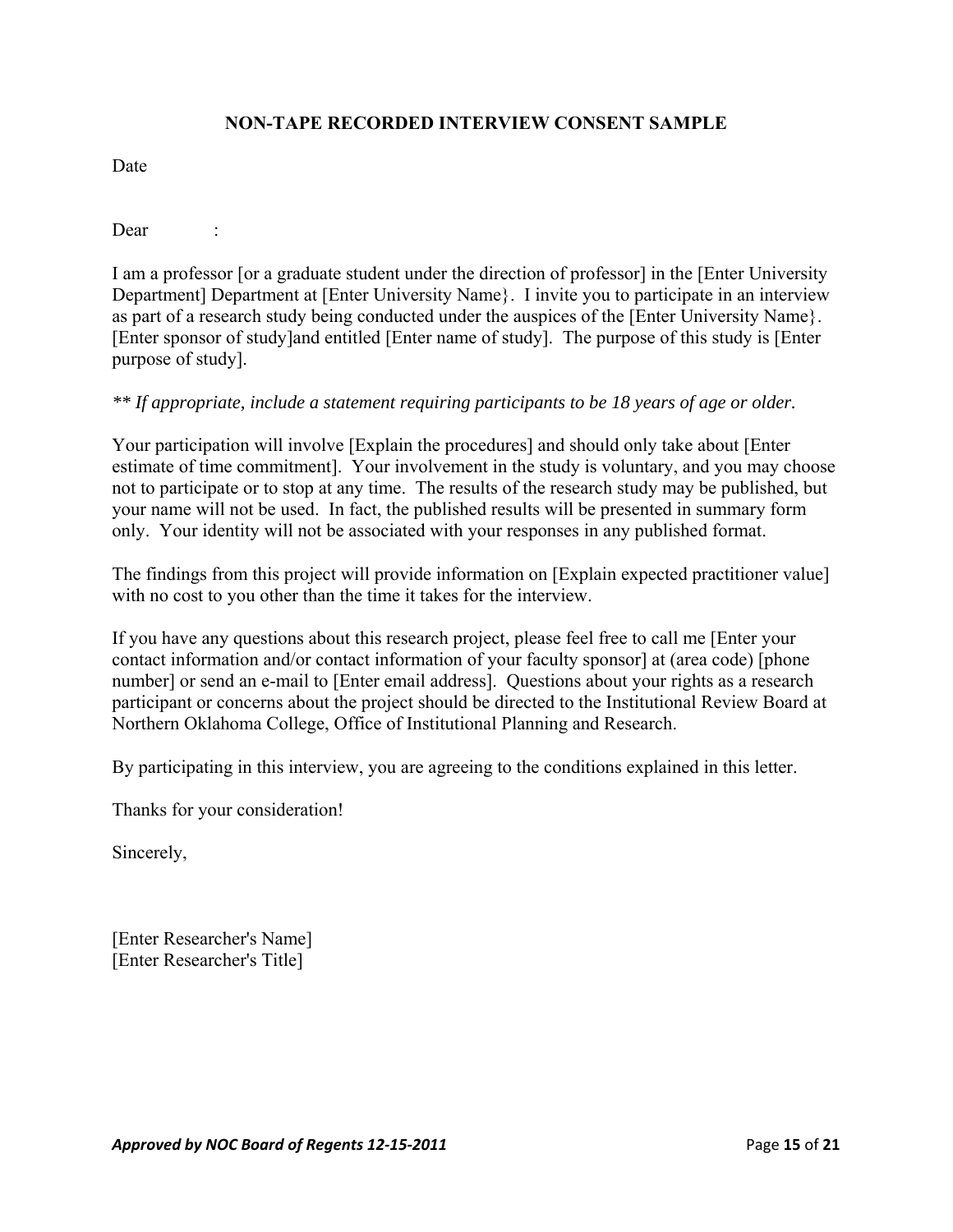### **TAPE RECORDED INTERVIEW CONSENT SAMPLE**

Date

Dear :

I am a professor [or a graduate student under the direction of professor] in the [Enter University Department] Department at The [Name of Institution]. I invite you to participate in an interview as part of a research study being conducted under the auspices of the [Enter University Name]. [Enter sponsor of study]and entitled [Enter name of study]. The purpose of this study is [Enter purpose of study].

#### \*\* *If appropriate, include a statement requiring participants to be 18 years of age or older.*

Your participation will involve [Explain the procedures] and the interview will be audio tape recorded. It should only take about [Enter estimate of time commitment]. Your involvement in the study is voluntary, and you may choose not to participate or to stop at any time. The results of the research study may be published, but your name will not be used. In fact, the published results will be presented in summary form only. Your identity will not be associated with your responses in any published format.

The findings from this project will provide information on [Explain expected practitioner value] with no cost to you other than the time it takes for the interview.

If you have any questions about this research project, please feel free to call me [Enter your contact information and/or contact information of your faculty sponsor] at (area code) [phone number] or send an e-mail to [Enter email address]. Questions about your rights as a research participant or concerns about the project should be directed to the Institutional Review Board at Northern Oklahoma College, Office of Institutional Planning and Research.

I would like to audio-tape this interview. Do I have your permission to audio-tape the interview?

Thanks for your help!

Sincerely,

[Enter Researcher's Name] [Enter Researcher's Title]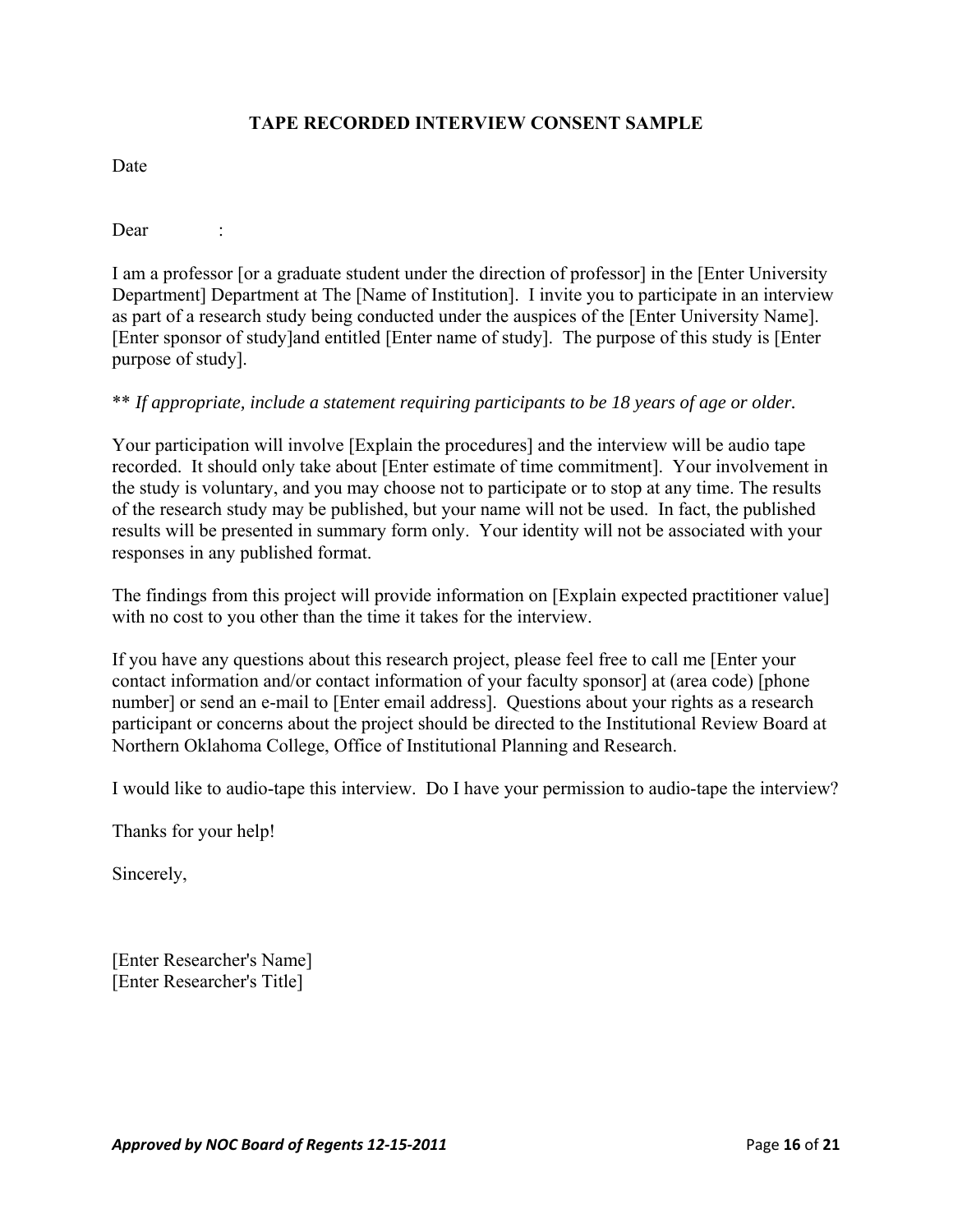### **APPENDIX C: Criteria for Exempt Determination**

Your research may qualify for exempt status if the only involvement of human subjects will be in one or more of the following categories. These categories are established by the Federal Regulations and require submission to the institutional designee to determine appropriateness. At NOC the institutional designee is the IRB Chair.

#### **Please check all boxes that you believe may apply.**

- Research conducted in established or commonly accepted educational settings, involving normal educational practices, such as
	- a) Research on regular and special education instructional strategies, or b) Research on the effectiveness of or the comparison among instructional techniques, curricula, or classroom management methods.
- Research involving the use of educational tests (cognitive, diagnostic, aptitude, achievement), survey procedures, interview procedures or observation of public behavior on subjects 18 years of age or older, unless:

a) Information obtained is recorded in such a manner that human subjects can be identified, directly or through identifiers linked to the subjects; and b) any disclosure of the human subjects' response outside the research could reasonably place the subjects at risk or criminal or civil liability or be damaging to the subjects' financial standing, employability, or reputation.

Research involving the use of educational tests (cognitive, diagnostic, aptitude, achievement) survey procedures, interview procedures or observation or public behavior that is not exempt under paragraph 2 (b) of this section, if:

> a) The human subjects are elected or appointed officials or candidates for public office; or,

> b) Federal statue(s) require without exception that the confidentiality of the personally identifiable information will be maintained throughout the research and thereafter.

Research involving the collection or study of existing (i.e. on the shelf, already collected and/or banked prior to the date the study is to start) data, documents, records, pathological specimens, or diagnostic specimens, if these sources are publicly available or if the information is recorded by the investigator in such a manner that subjects cannot be identified, directly or through identifiers link to the subjects. For information not publicly available, the principal investigator should obtain IRB approval before requesting data.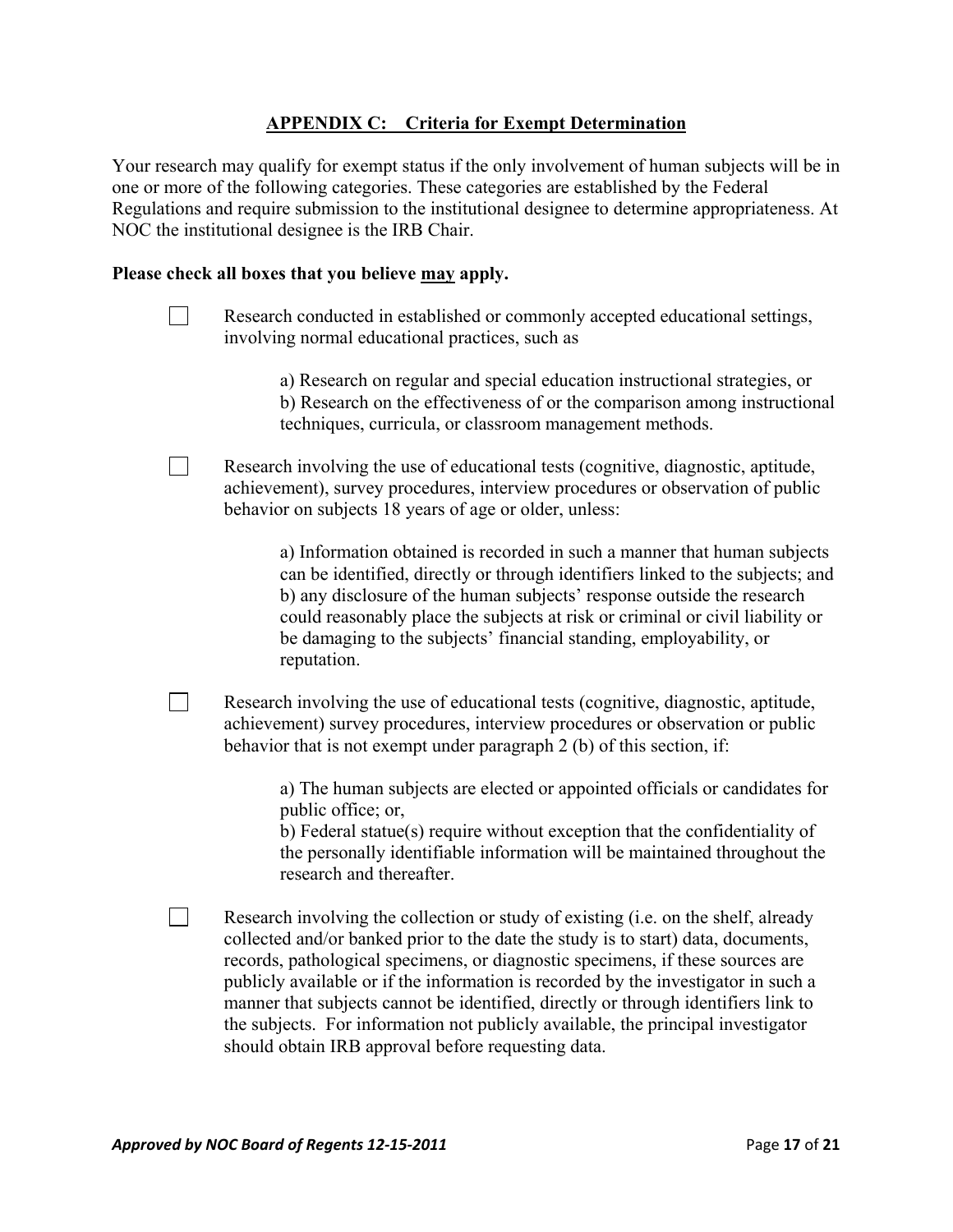| Research and demonstration projects which are conducted by or subject to the<br>approval of department or agency heads, and which are designed to study,<br>evaluate, or otherwise examine:                                                                                                                                                                                                                                                               |
|-----------------------------------------------------------------------------------------------------------------------------------------------------------------------------------------------------------------------------------------------------------------------------------------------------------------------------------------------------------------------------------------------------------------------------------------------------------|
| a) public benefit or service programs;<br>b) procedures for obtaining benefits or service under those programs;<br>c) possible changes in or alternatives to those programs or procedures; or<br>d) possible changes in methods or levels of payment for benefits or<br>services under those programs.                                                                                                                                                    |
| Taste and food quality evaluation and consumer acceptance studies,                                                                                                                                                                                                                                                                                                                                                                                        |
| a) if wholesome foods without additives are consumed or<br>b) if a food is consumed that contains a food ingredient at or below the<br>level and for a use found to be safe, or agricultural, chemical, or<br>environmental contaminant at or below the level found to be safe by<br>the Food and Drug Administration or approved by the Environment<br>Protection Agency or Food Safety and Inspection Service of the U.S.<br>Department of Agriculture. |
| Note: These categories represent minimal requirements of review by 45 CFR 46. The NOC<br>Institutional Review Board reserves the right to require a more stringent review of any                                                                                                                                                                                                                                                                          |

**Institutional Review Board reserves the right to require a more stringent review of any study as deemed appropriate.**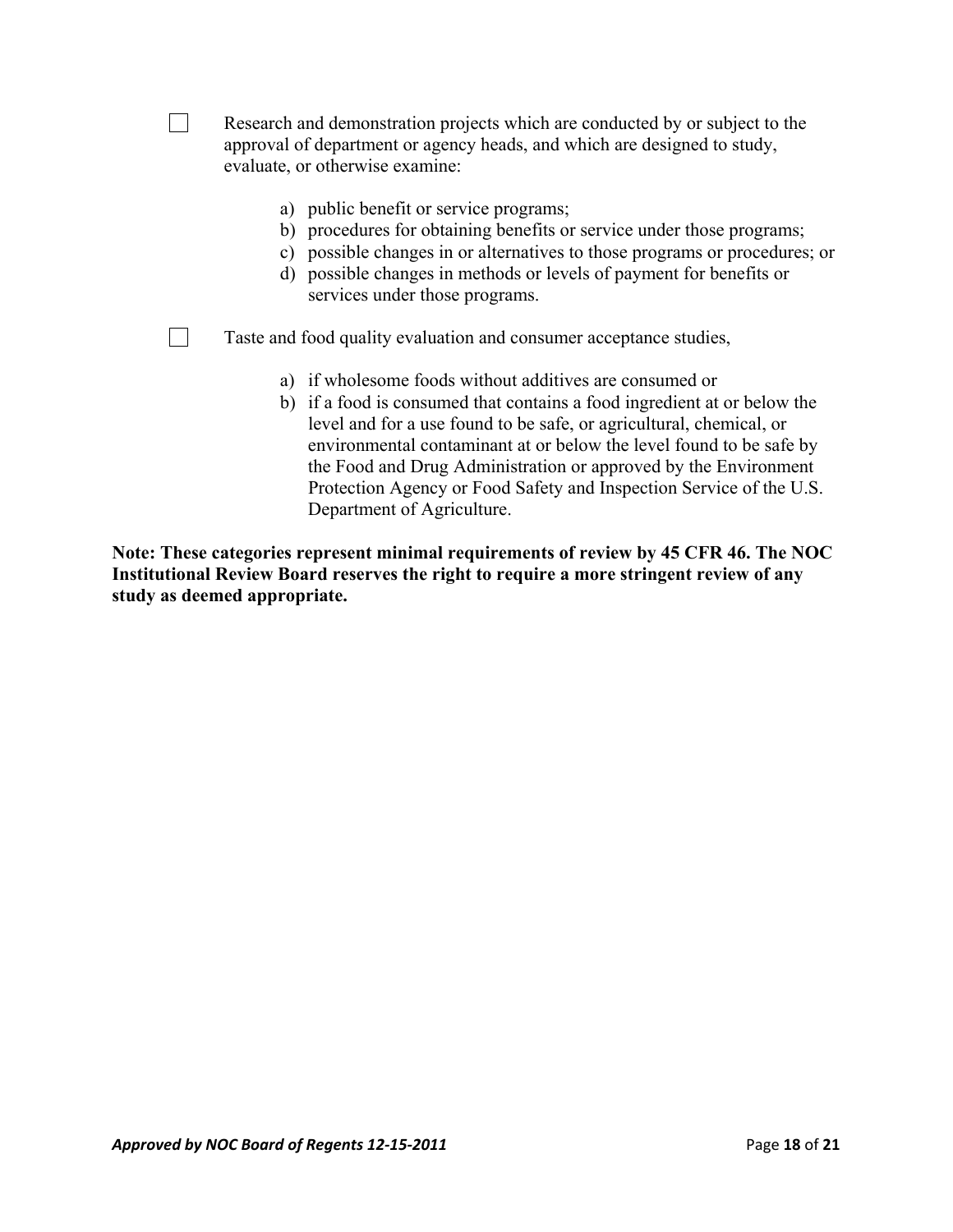## **APPENDIX D: Criteria for Expedited Review**

Your research may qualify for an expedited review if one or more of the following criteria apply:

# **Please check all boxes that you believe may apply.**

| Research will not involve animals. Note: Research involving animals requires a<br>full review that includes a review by the Institutional Animal Care and Use<br>Committee (IACUC). Research involving animals may also be subject to federal<br>and state regulations under the Animal Welfare Act, and periodic review and<br>inspection by the USDA. It is the responsibility of the PI to ensure that the<br>research project meets all applicable state and federal regulations. Copies of all<br>materials, such as letters of inspection and licenses, must accompany this<br>application.                                                                                                                                                                                                             |
|---------------------------------------------------------------------------------------------------------------------------------------------------------------------------------------------------------------------------------------------------------------------------------------------------------------------------------------------------------------------------------------------------------------------------------------------------------------------------------------------------------------------------------------------------------------------------------------------------------------------------------------------------------------------------------------------------------------------------------------------------------------------------------------------------------------|
| Research will not involve children under 18. Northern Oklahoma College does<br>not support research projects involving participants under the age of 18 with<br>the exception of proposals fitting the "exempt" status.                                                                                                                                                                                                                                                                                                                                                                                                                                                                                                                                                                                       |
| Research does not involve studies of drugs and medical devices unless both of the<br>criteria below are met.<br>a) Research on drugs for which an investigational new drug application<br>(21 CFR Part 312) is not required. (Note: Research on marketed drugs that<br>significantly increase the risks or decreases the acceptability of the risks<br>associated with the use of the product is not eligible for expedited review.)<br>b) Research on medical devices for which (i) an investigational device<br>exemption application (21 CFR Part 812) is not required; or (ii) the<br>medical device is cleared/approved for marketing and the medical device<br>is being used in accordance with its cleared/approved labeling.                                                                          |
| Research does not involve collection of blood samples by finger stick, heel stick,<br>ear stick, or venipuncture unless the two following criteria are met:<br>a) From healthy, non-pregnant adults who weigh at least 110 pounds. For<br>these subjects, the amounts drawn may not exceed 550 ml in an 8 week<br>period and collection may not occur more frequently than 2 times per<br>week; or<br>b) From other adults and children, considering the age, weight, and health<br>of the subjects, the collection procedure, the amount of blood to be<br>collected, the frequency with which it will be collected. For these subjects,<br>the amount drawn may not exceed the lesser of 50 ml or 2 ml per kg in an<br>8 week period and collection may not occur more frequently than 2 times<br>per week. |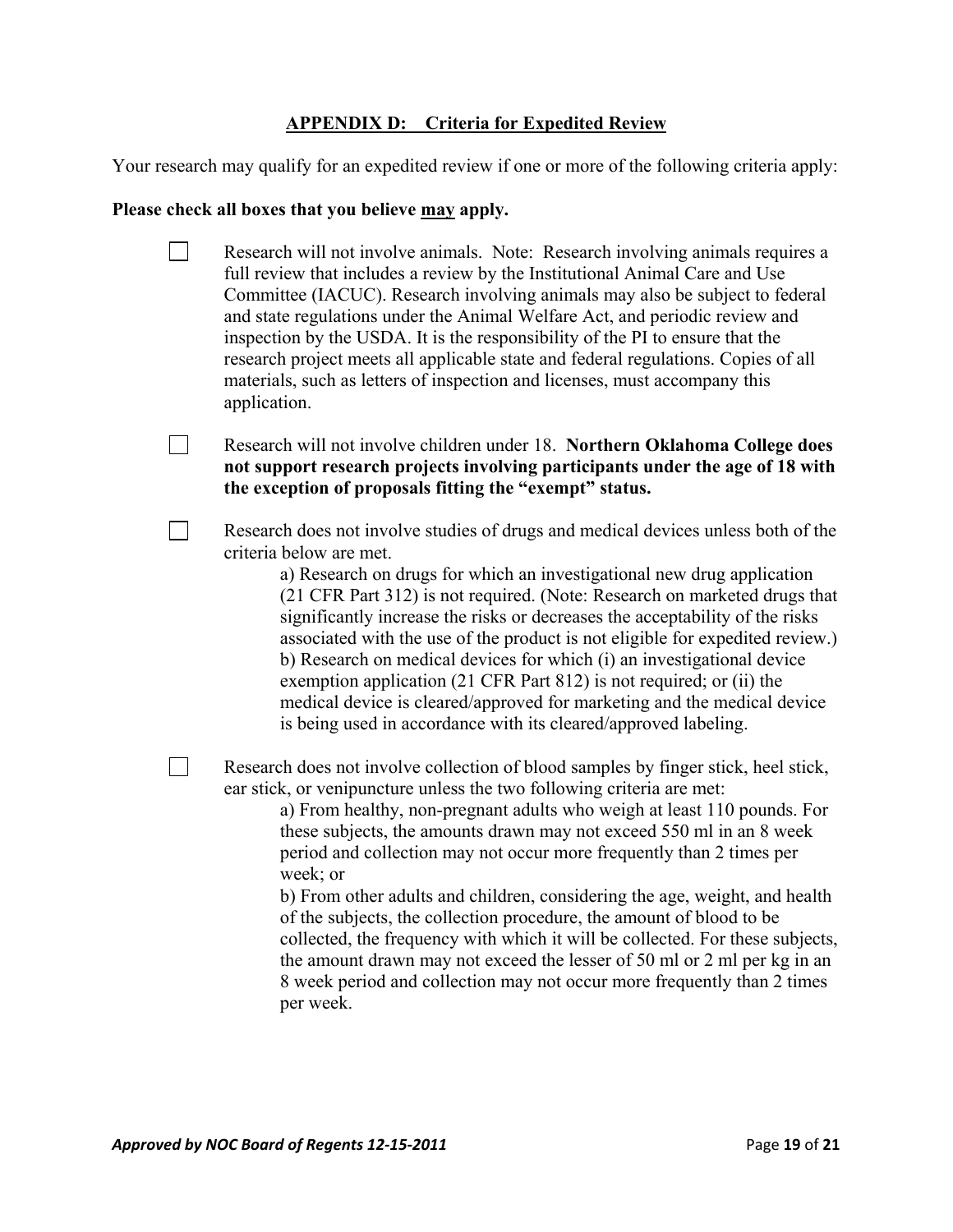Research may involve prospective collection of biological specimens for research purposes by noninvasive means.

Examples: (a) hair and nail clippings in a nondisfiguring manner; (b) deciduous teeth at time of exfoliation or if routine patient care indicates a need for extraction; (c) permanent teeth if routine patient care indicates a need for extraction; (d) excreta and external secretions (including sweat); (e) uncannulated saliva collected either in an unstimulated fashion or stimulated by chewing gumbase or wax or by applying a dilute citric solution to the tongue; (f) placenta removed at delivery; (g) amniotic fluid obtained at the time of rupture of the membrane prior to or during labor; (h) supra and subgingival dental plaque and calculus, provided the collection procedure is not more invasive than routine prophylactic scaling of the teeth and the process is accomplished in accordance with accepted prophylactic techniques; (i) mucosal and skin cells collected by buccal scraping or swab, or mouth washings; (j) sputum collected after saline mist nebulization.

 $\Box$  Research will involve collection of data through noninvasive procedures (not involving general anesthesia or sedation) routinely employed in clinical practice, excluding procedures involving x-rays or microwaves. Where medical devices are employed, they must be cleared/approved for marketing. (Studies intended to evaluate the safety and effectiveness of the medical device are not generally eligible for expedited review, including studies of cleared medical devices for new indications.)

Examples: (a) physical sensors that are applied either to the surface of the body or at a distance and do not involve input of significant amounts of energy into the subject or an invasion of the subject's privacy; (b) weighing or testing sensory acuity; (c) magnetic resonance imaging; (d) electrocardiography, electroencephalography, thermography, detection of naturally occurring radioactivity, electroretinography, ultrasound, diagnostic infrared imaging, Doppler blood flow, and echocardiography; (e) moderate exercise, muscular strength testing, body composition assessment, and flexibility testing where appropriate given age, weight, and health of the individual.

- Research may involve animals (data documents, records, or specimens) that have been collected or will be collected solely for nonresearch purposes (such as medical treatment or diagnosis).
- Research may involve collection of data from voice, video, digital, or image recordings made for research purposes.
- Research on individual or group characteristics or behavior (including, but not limited to, research on perception, cognition, motivation, identity, language, communication, cultural beliefs or practices, and social behavior) or research